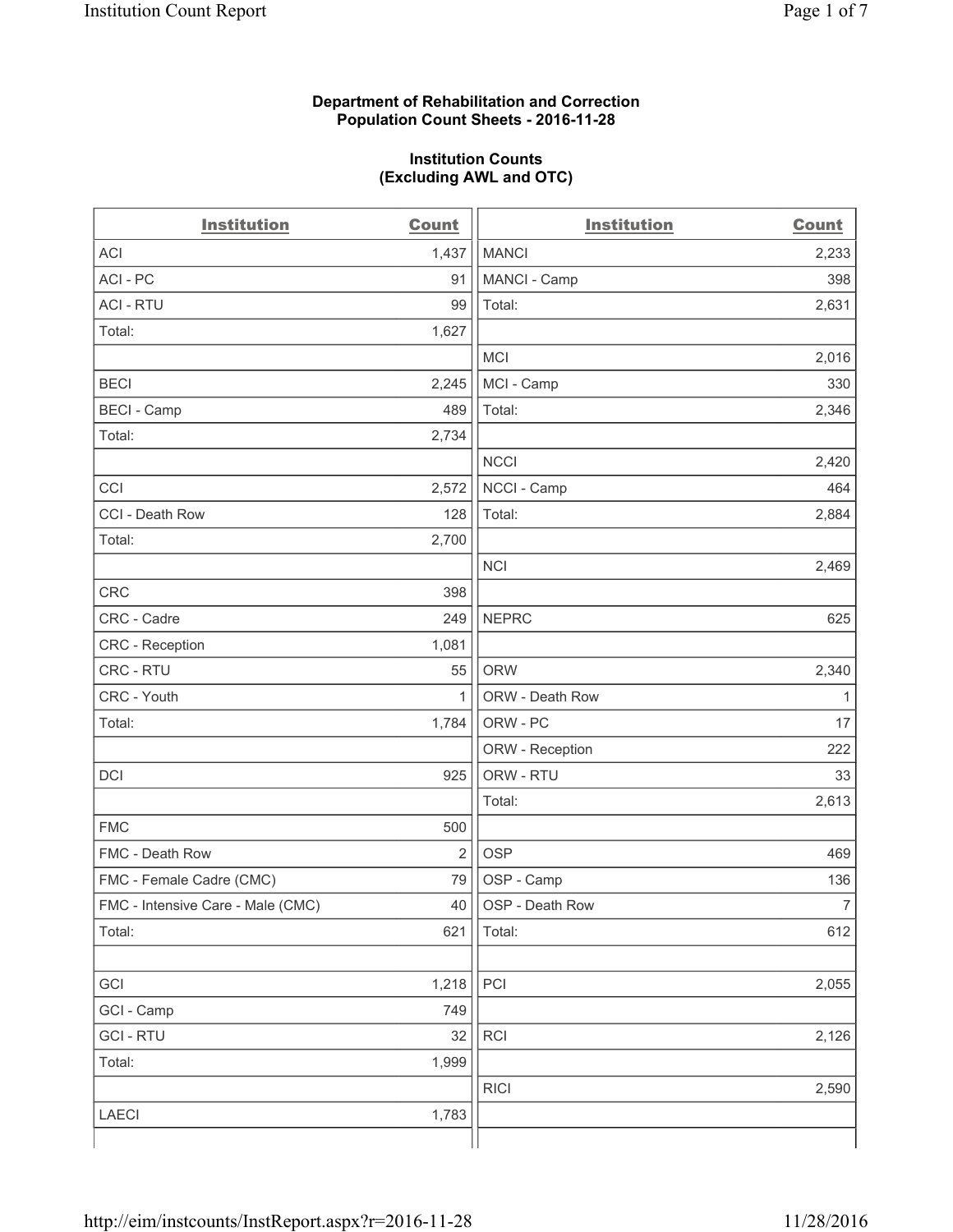|                          |       | SCI              |                          | 2,018  |
|--------------------------|-------|------------------|--------------------------|--------|
| LECI                     | 2,105 |                  |                          |        |
| LECI - Camp              | 191   | <b>SOCF</b>      |                          | 1,198  |
| Total:                   | 2,296 | SOCF - RTU       |                          | 56     |
|                          |       | Total:           |                          | 1,254  |
| LOCI                     | 2,276 |                  |                          |        |
|                          |       | <b>TCI</b>       |                          | 1,078  |
| LORCI                    | 256   | TCI - Camp       |                          | 438    |
| LORCI - Cadre            | 144   | Total:           |                          | 1,516  |
| <b>LORCI - Reception</b> | 1,197 |                  |                          |        |
| Total:                   | 1,597 | <b>TOCI</b>      |                          | 1,081  |
|                          |       | <b>TOCI - PC</b> |                          | 100    |
| <b>MACI</b>              | 1,034 | Total:           |                          | 1,181  |
| MACI - Minimum           | 1,290 |                  |                          |        |
| Total:                   | 2,324 | <b>WCI</b>       |                          | 1,147  |
|                          |       | <b>WCI-RTU</b>   |                          | 85     |
|                          |       | Total:           |                          | 1,232  |
|                          |       |                  | <b>Total Population:</b> | 50,818 |

\* The Total Population includes 30 Offenders with Reason Codes 30 & 31. \*\* The Total Population includes 40 Offenders with Reason Code 0A.

# **Male Population by Security Level (Include AWL and Exclude OTC)**

| <b>Security Level</b>  |                   | <b>Body</b> | AWL            | $(-OTC)$       | <b>Total</b> |
|------------------------|-------------------|-------------|----------------|----------------|--------------|
| Total Level 5          |                   | 100         | $\overline{2}$ | $\overline{2}$ | 100          |
| Total Level 4          |                   | 1,963       | 30             | 25             | 1,968        |
| Total Level 3          |                   | 12,066      | 161            | 121            | 12,106       |
| Total Level 2          |                   | 16,399      | 248            | 162            | 16,485       |
| Total Level 1          |                   | 15,810      | 173            | 85             | 15,898       |
| <b>Total Death Row</b> |                   | 138         |                | 0              | 139          |
|                        | <b>Total Male</b> | 46,476      | 615            | 395            | 46,696       |

### **Female Population by Institution (Include AWL and Exclude OTC)**

| <b>Institution</b>       | <b>Body</b> | <b>AWL</b> | $(-OTC)$ | <b>Total</b> |
|--------------------------|-------------|------------|----------|--------------|
| <b>DCI</b>               | 925         | 12         | 9        | 928          |
| <b>FMC</b>               | 24          |            |          | 25           |
| FMC - Female Cadre (CMC) | 79          |            |          | 80           |
| <b>NEPRC</b>             | 625         | 23         | 6        | 642          |
| <b>ORW</b>               | 2,338       | 40         | 23       | 2,355        |
|                          |             |            |          |              |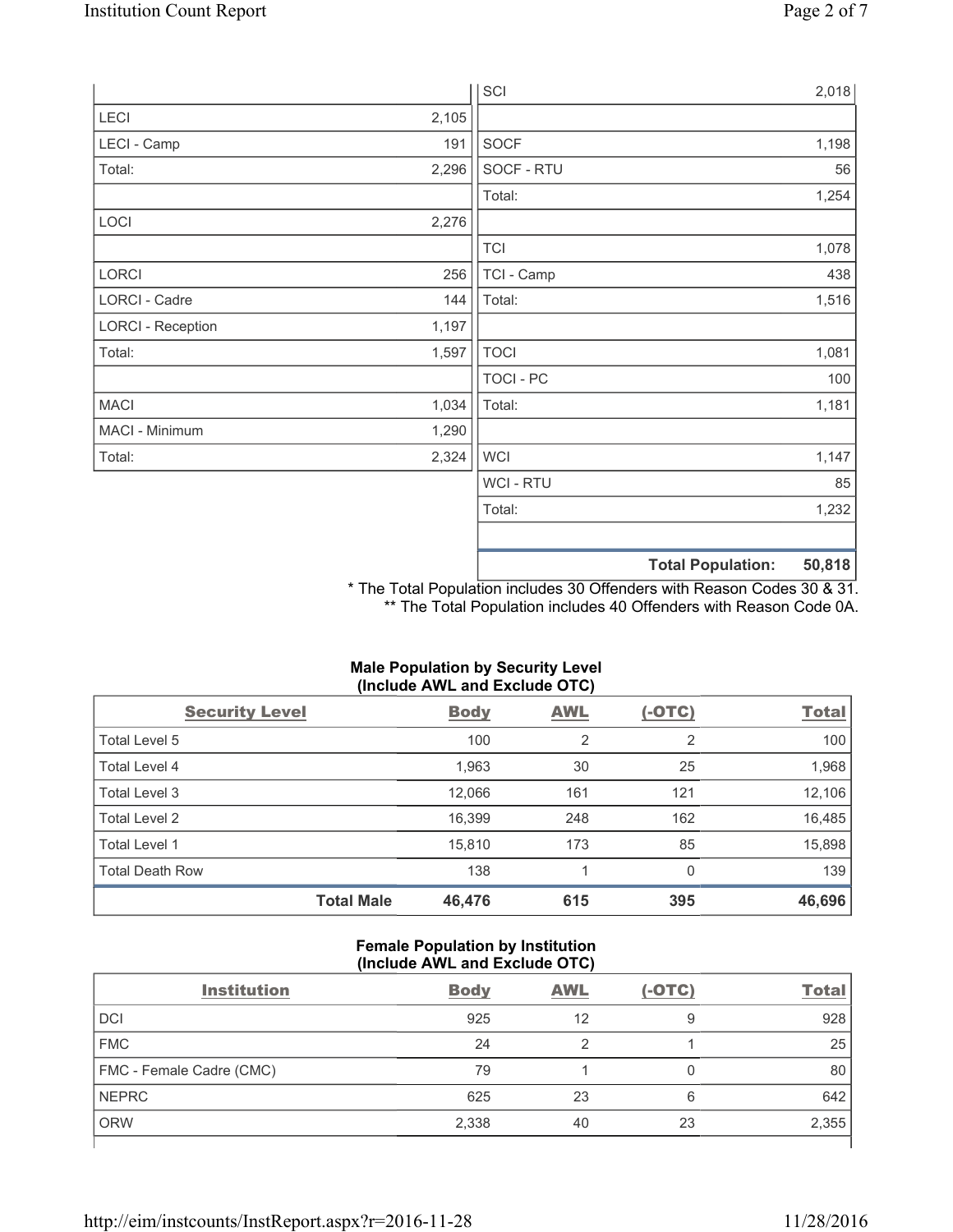| <b>ORW - Death Row</b> |                          |        | 0   |     |        |
|------------------------|--------------------------|--------|-----|-----|--------|
| ORW - PC               |                          | 17     | 0   |     |        |
| ORW - Reception        |                          | 222    |     |     | 222    |
| ORW - RTU              |                          | 33     | 0   |     | 33     |
|                        | <b>Total Female</b>      | 4,264  | 78  | 39  | 4,303  |
|                        | <b>Total Population:</b> | 50,740 | 693 | 434 | 50,999 |

### **Male Population by Institution: Security Level 5 (Include AWL and Exclude OTC)**

|             | <b>Institution</b>   | <b>Body</b> | <b>AWL</b> | $(-OTC)$ | <b>Total</b> |
|-------------|----------------------|-------------|------------|----------|--------------|
| <b>OSP</b>  |                      | 97          |            |          | 97           |
| <b>SOCF</b> |                      |             |            |          |              |
| SOCF - RTU  |                      |             |            |          |              |
|             | <b>Total Level 5</b> | 100         |            |          | 100          |

# **Male Population by Institution: Security Level 4 (Include AWL and Exclude OTC)**

| <b>Institution</b>       | <b>Body</b>    | <b>AWL</b>          | $(-OTC)$            | <b>Total</b>   |
|--------------------------|----------------|---------------------|---------------------|----------------|
| <b>ACI</b>               | $\overline{2}$ | $\mathsf 0$         | $\mathsf{O}\xspace$ | $\overline{2}$ |
| CCI                      | 5              | $\mathsf{O}\xspace$ | $\mathsf{O}\xspace$ | $\sqrt{5}$     |
| CRC                      | 13             | $\mathbf{1}$        | $\mathbf{1}$        | 13             |
| CRC - Reception          | $\overline{4}$ | $\mathsf{O}\xspace$ | $\mathsf{O}\xspace$ | $\overline{4}$ |
| LECI                     | 13             | $\mathsf{O}\xspace$ | $\mathbf 0$         | 13             |
| LORCI                    | $\sqrt{5}$     | $\overline{2}$      | $\overline{2}$      | $\sqrt{5}$     |
| <b>LORCI - Reception</b> | $\overline{2}$ | $\mathsf{O}\xspace$ | $\mathsf 0$         | $\sqrt{2}$     |
| <b>MACI</b>              | 13             | $\mathsf{O}\xspace$ | $\mathsf{O}\xspace$ | 13             |
| <b>MANCI</b>             | 34             | $\mathbf{1}$        | $\mathbf{1}$        | 34             |
| <b>NCCI</b>              | 1              | $\mathsf{O}\xspace$ | $\mathsf 0$         | $\mathbf{1}$   |
| NCI                      | $\overline{2}$ | $\mathsf{O}\xspace$ | $\mathsf{O}\xspace$ | $\sqrt{2}$     |
| <b>OSP</b>               | 369            | $\overline{4}$      | 4                   | 369            |
| <b>RCI</b>               | 21             | $\mathsf{O}\xspace$ | $\mathsf 0$         | 21             |
| <b>RICI</b>              | $\sqrt{3}$     | $\mathsf{O}\xspace$ | $\mathsf{O}\xspace$ | $\sqrt{3}$     |
| SCI                      | $\overline{2}$ | $\mathbf 0$         | $\mathbf 0$         | $\overline{2}$ |
| SOCF                     | 1,187          | 15                  | 14                  | 1,188          |
| SOCF - RTU               | 51             | $\mathsf{O}\xspace$ | $\mathsf 0$         | 51             |
| <b>TCI</b>               | 1              | $\mathsf{O}\xspace$ | $\mathsf{O}\xspace$ | $\mathbf{1}$   |
| <b>TOCI</b>              | 202            | $\overline{7}$      | $\,$ 3 $\,$         | 206            |
| <b>TOCI - PC</b>         | 17             | $\mathsf{O}\xspace$ | $\mathsf 0$         | 17             |
| WCI                      | 16             | $\mathbf 0$         | $\mathsf{O}\xspace$ | 16             |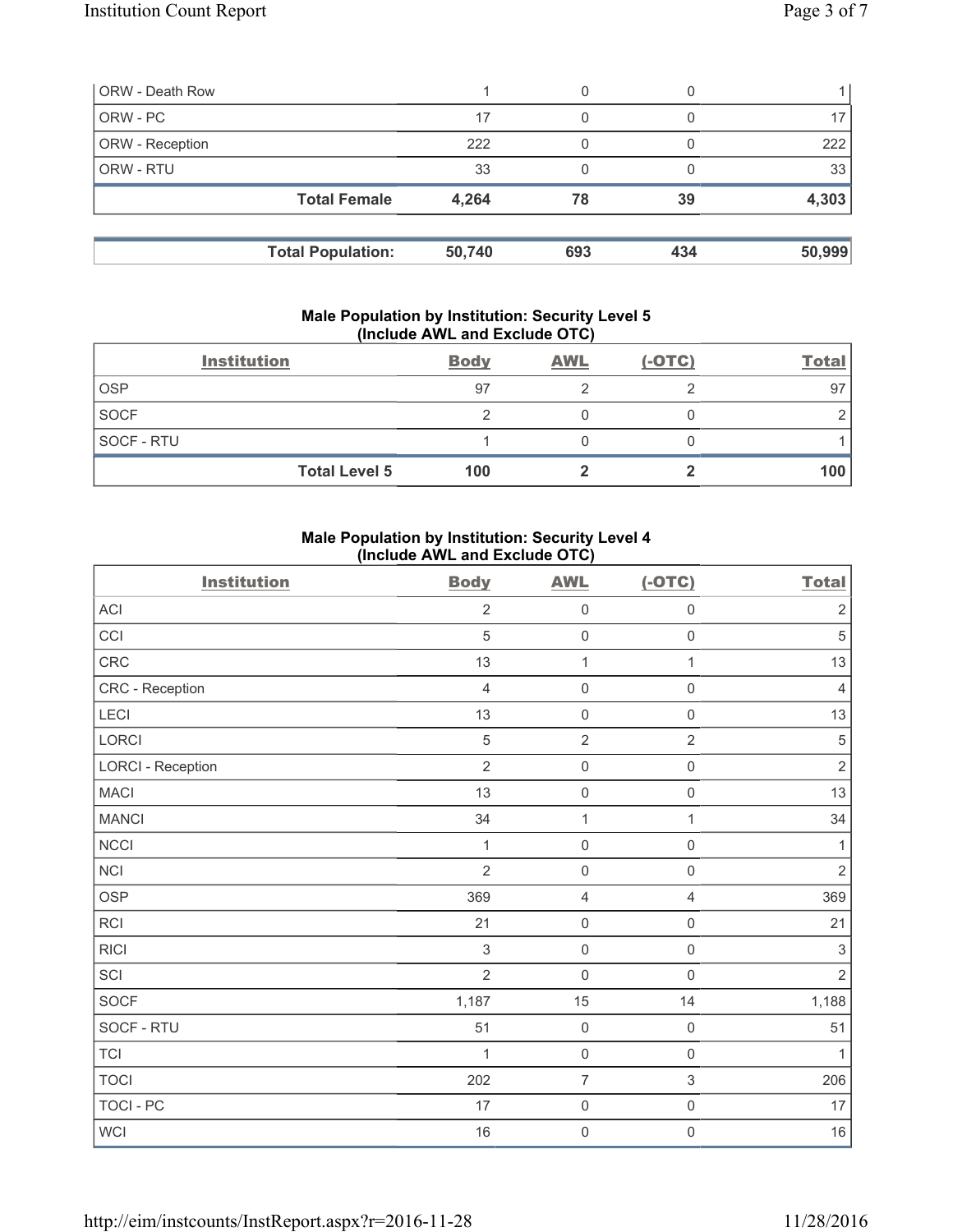| .963<br>30<br><b>Total Level 4</b> | ,968 |
|------------------------------------|------|
|------------------------------------|------|

| <b>Institution</b>                | <b>Body</b>               | <b>AWL</b>                | $(-OTC)$            | <b>Total</b>              |
|-----------------------------------|---------------------------|---------------------------|---------------------|---------------------------|
| ACI                               | 27                        | $\mathsf{O}\xspace$       | $\mathsf{O}\xspace$ | 27                        |
| <b>ACI - RTU</b>                  | $\mathbf{1}$              | $\mathbf 0$               | $\mathsf{O}\xspace$ | $\mathbf{1}$              |
| <b>BECI</b>                       | $\overline{7}$            | $\mathsf{O}\xspace$       | $\mathsf{O}\xspace$ | $\overline{7}$            |
| CCI                               | $\overline{7}$            | $\mathsf{O}\xspace$       | $\mathsf{O}\xspace$ | $\overline{7}$            |
| <b>CRC</b>                        | 93                        | $\sqrt{5}$                | $\overline{4}$      | 94                        |
| CRC - Cadre                       | 166                       | $\mathsf{O}\xspace$       | $\mathsf 0$         | 166                       |
| CRC - Reception                   | 700                       | 18                        | 12                  | 706                       |
| CRC - RTU                         | 54                        | $\mathsf{O}\xspace$       | $\mathsf{O}\xspace$ | 54                        |
| CRC - Youth                       | $\mathbf{1}$              | $\mathsf{O}\xspace$       | $\mathsf{O}\xspace$ | $\mathbf{1}$              |
| <b>FMC</b>                        | 6                         | $\mathsf{O}\xspace$       | $\mathsf 0$         | $\,6\,$                   |
| FMC - Intensive Care - Male (CMC) | $\sqrt{2}$                | $\mathsf{O}\xspace$       | $\mathsf{O}\xspace$ | $\sqrt{2}$                |
| GCI                               | $\mathbf{1}$              | $\mathsf{O}\xspace$       | $\mathsf 0$         | $\mathbf{1}$              |
| LAECI                             | $\mathbf 1$               | $\mathsf{O}\xspace$       | $\mathbf 0$         | $\mathbf{1}$              |
| LECI                              | 1,979                     | $\,6\,$                   | $\overline{4}$      | 1,981                     |
| LOCI                              | $\sqrt{3}$                | $\mathsf{O}\xspace$       | $\mathbf 0$         | $\ensuremath{\mathsf{3}}$ |
| LORCI                             | 94                        | 37                        | 31                  | 100                       |
| LORCI - Cadre                     | 99                        | $\mathsf{O}\xspace$       | $\mathsf{O}\xspace$ | 99                        |
| <b>LORCI - Reception</b>          | 856                       | $\ensuremath{\mathsf{3}}$ | $\sqrt{2}$          | 857                       |
| <b>MACI</b>                       | 965                       | $\,6\,$                   | $\overline{4}$      | 967                       |
| <b>MANCI</b>                      | 2,126                     | 27                        | 23                  | 2,130                     |
| MCI                               | $\overline{7}$            | $\mathsf{O}\xspace$       | $\mathsf{O}\xspace$ | $\overline{7}$            |
| <b>NCCI</b>                       | 11                        | $\mathbf 1$               | $\mathbf{1}$        | 11                        |
| <b>NCI</b>                        | $\ensuremath{\mathsf{3}}$ | $\mathbf 1$               | $\mathbf{1}$        | $\sqrt{3}$                |
| PCI                               | 32                        | $\mathbf 1$               | $\mathsf 0$         | 33                        |
| <b>RCI</b>                        | 1,854                     | 25                        | 16                  | 1,863                     |
| <b>RICI</b>                       | 8                         | $\mathsf{O}\xspace$       | $\mathsf{O}\xspace$ | $\,8\,$                   |
| SCI                               | $\mathbf{1}$              | 1                         | $\mathbf{1}$        | $\mathbf{1}$              |
| SOCF                              | $\,8\,$                   | $\mathsf{O}\xspace$       | $\mathsf{O}\xspace$ | 8                         |
| SOCF - RTU                        | $\overline{4}$            | $\mathsf{O}\xspace$       | $\mathsf{O}\xspace$ | $\overline{4}$            |
| <b>TCI</b>                        | 993                       | 11                        | $\boldsymbol{9}$    | 995                       |
| TCI - Camp                        | $\overline{2}$            | $\mathsf{O}\xspace$       | $\mathsf{O}\xspace$ | $\overline{2}$            |
| <b>TOCI</b>                       | 725                       | $\,8\,$                   | $\overline{7}$      | 726                       |
| <b>TOCI - PC</b>                  | 83                        | $\mathbf 0$               | $\mathsf{O}\xspace$ | 83                        |
| <b>WCI</b>                        | 1,067                     | 11                        | $\,6\,$             | 1,072                     |
| WCI - RTU                         | 80                        | $\mathsf{O}\xspace$       | $\mathsf{O}\xspace$ | 80                        |

## **Male Population by Institution: Security Level 3 (Include AWL and Exclude OTC)**

ľ

 $\mathbf{I}$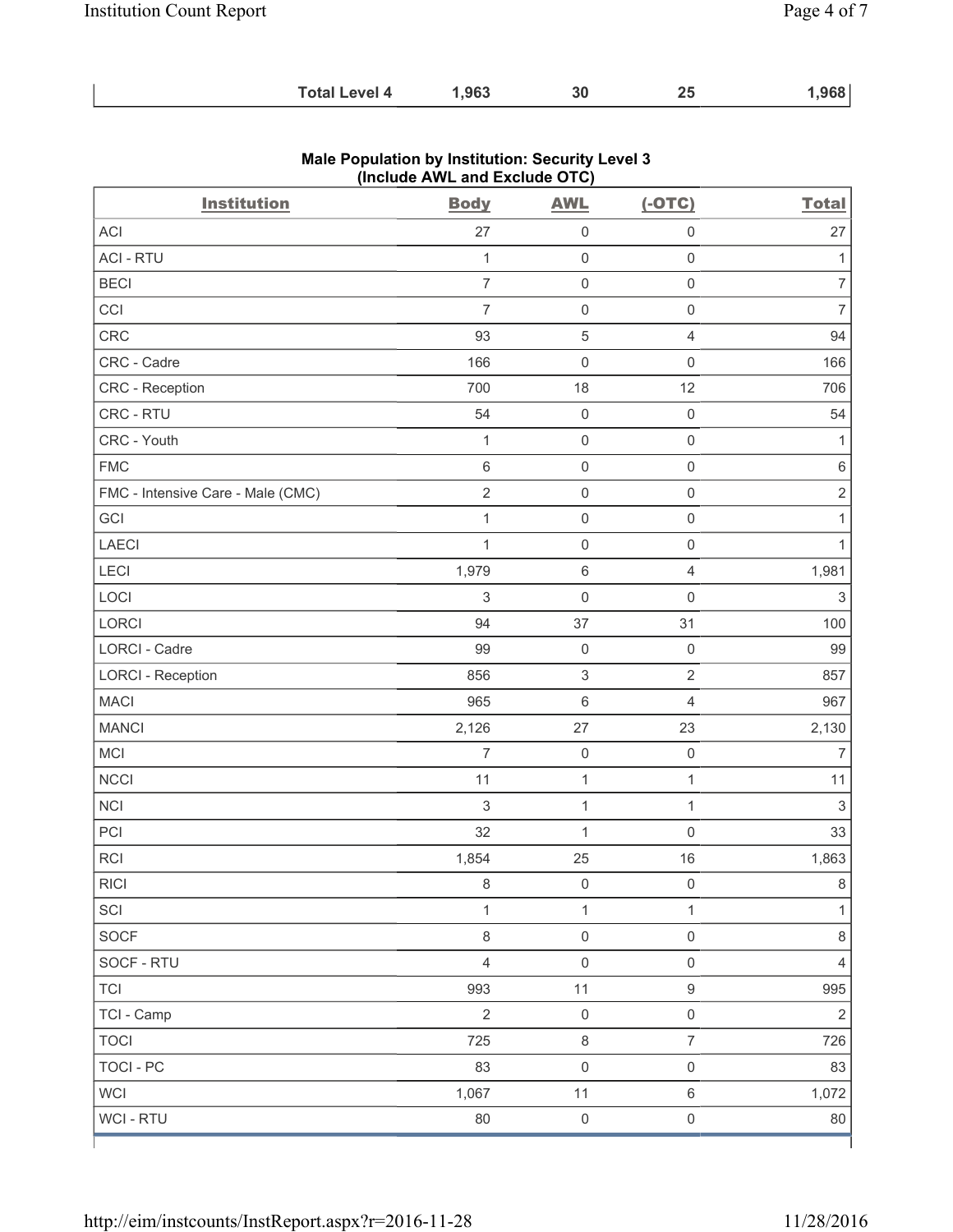| 12,066<br><b>Total Level 3</b><br>161<br>121 | 12,106 |
|----------------------------------------------|--------|
|----------------------------------------------|--------|

| <b>Institution</b>                | <b>Body</b>    | <b>AWL</b>                | $(-OTC)$            | <b>Total</b>   |
|-----------------------------------|----------------|---------------------------|---------------------|----------------|
| <b>ACI</b>                        | 730            | 3                         | 3                   | 730            |
| ACI-PC                            | 90             | $\mathbf{1}$              | $\mathbf{1}$        | 90             |
| <b>ACI - RTU</b>                  | 67             | $\mathsf{O}\xspace$       | $\mathsf{O}\xspace$ | 67             |
| <b>BECI</b>                       | 1,421          | 21                        | $\hbox{9}$          | 1,433          |
| CCI                               | 1,817          | 11                        | $\sqrt{5}$          | 1,823          |
| <b>CRC</b>                        | 125            | 4                         | $\sqrt{2}$          | 127            |
| CRC - Cadre                       | 83             | $\mathsf 0$               | $\mathsf 0$         | 83             |
| <b>CRC</b> - Reception            | 239            | $\,6$                     | $\,6\,$             | 239            |
| <b>FMC</b>                        | 6              | $\mathsf{O}\xspace$       | $\mathsf 0$         | 6              |
| FMC - Intensive Care - Male (CMC) | 19             | $\mathsf{O}\xspace$       | $\mathsf 0$         | 19             |
| GCI                               | 642            | $\boldsymbol{9}$          | 5                   | 646            |
| GCI - Camp                        | $\overline{2}$ | $\mathsf 0$               | $\mathsf{O}\xspace$ | $\overline{2}$ |
| <b>GCI-RTU</b>                    | 23             | $\mathsf{O}\xspace$       | $\mathsf 0$         | 23             |
| <b>LAECI</b>                      | 1,148          | 20                        | 16                  | 1,152          |
| LECI                              | 105            | $\mathsf{O}\xspace$       | $\mathsf{O}\xspace$ | 105            |
| LOCI                              | 1,280          | 13                        | 12                  | 1,281          |
| LORCI                             | 129            | 34                        | 30                  | 133            |
| <b>LORCI - Cadre</b>              | 40             | $\mathsf{O}\xspace$       | $\mathsf 0$         | 40             |
| <b>LORCI - Reception</b>          | 227            | $\mathbf{1}$              | $\mathsf 0$         | 228            |
| <b>MACI</b>                       | 56             | $\ensuremath{\mathsf{3}}$ | $\mathbf{1}$        | 58             |
| <b>MANCI</b>                      | 48             | $\mathbf{1}$              | $\mathbf{1}$        | 48             |
| <b>MCI</b>                        | 1,502          | 26                        | 12                  | 1,516          |
| MCI - Camp                        | $\mathbf{1}$   | $\mathsf{O}\xspace$       | $\mathsf 0$         | 1              |
| NCCI                              | 1,447          | 18                        | 14                  | 1,451          |
| NCCI - Camp                       | 15             | 0                         | $\mathsf 0$         | 15             |
| <b>NCI</b>                        | 1,686          | 16                        | 12                  | 1,690          |
| PCI                               | 680            | 16                        | $\,6\,$             | 690            |
| RCI                               | 251            | $\mathbf 2$               | $\mathsf 0$         | 253            |
| <b>RICI</b>                       | 1,542          | 34                        | 19                  | 1,557          |
| SCI                               | 854            | $\boldsymbol{9}$          | $\,8\,$             | 855            |
| <b>TCI</b>                        | 40             | $\mathsf{O}\xspace$       | $\mathsf{O}\xspace$ | 40             |
| <b>TOCI</b>                       | 17             | $\mathsf{O}\xspace$       | $\mathsf 0$         | 17             |
| <b>WCI</b>                        | 63             | $\mathsf 0$               | $\mathsf 0$         | 63             |
| WCI - RTU                         | $\overline{4}$ | $\mathsf{O}\xspace$       | $\mathbf 0$         | 4              |
| <b>Total Level 2</b>              | 16,399         | 248                       | 162                 | 16,485         |

### **Male Population by Institution: Security Level 2 (Include AWL and Exclude OTC)**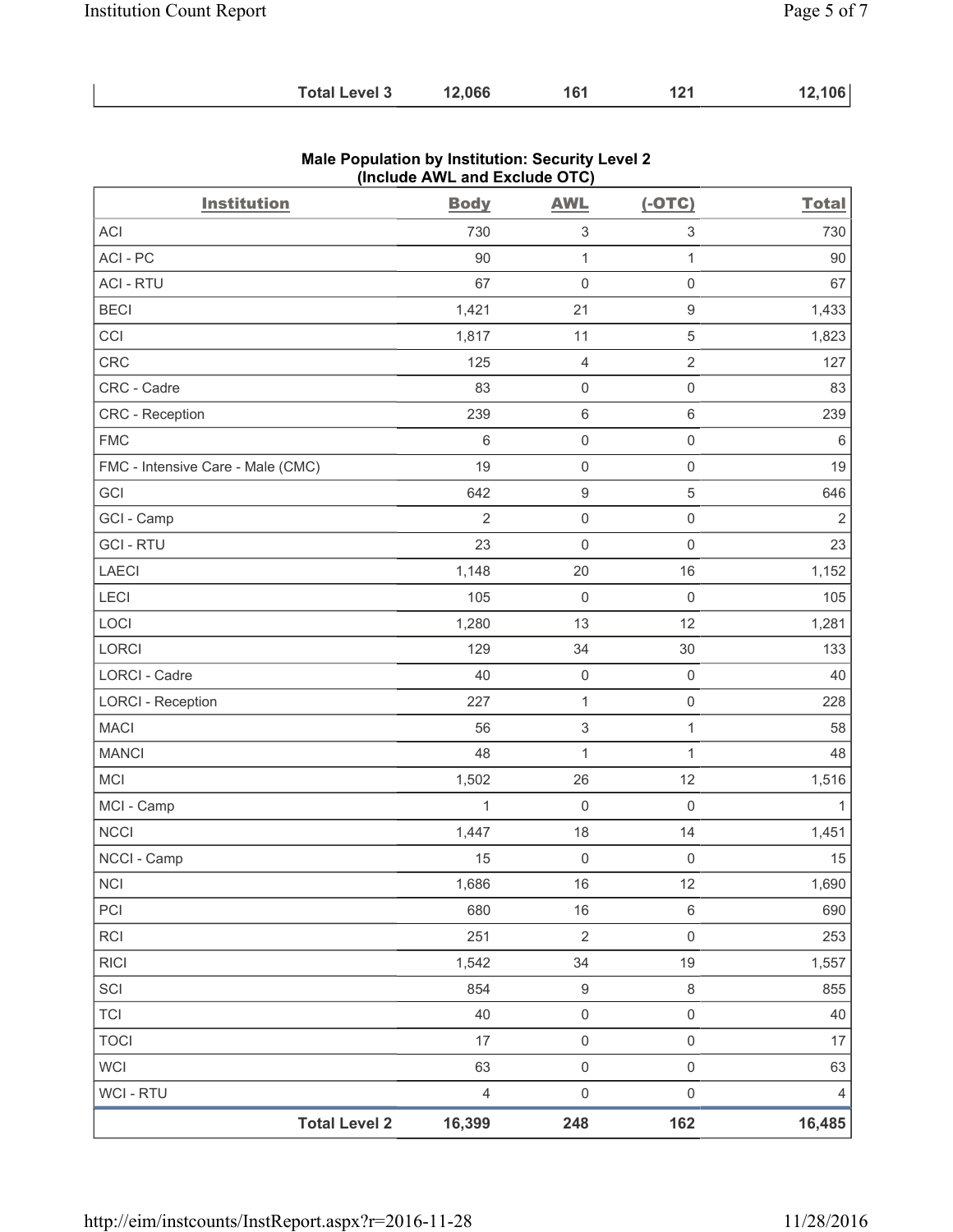| <b>Institution</b>                | <b>Body</b>               | <b>AWL</b>                | $(-OTC)$                  | <b>Total</b> |
|-----------------------------------|---------------------------|---------------------------|---------------------------|--------------|
| <b>ACI</b>                        | 678                       | $\sqrt{2}$                | $\mathbf 0$               | 680          |
| ACI - PC                          | 1                         | $\mathsf 0$               | $\mathsf{O}\xspace$       | $\mathbf{1}$ |
| <b>ACI - RTU</b>                  | 31                        | $\mathsf 0$               | $\mathbf 0$               | 31           |
| <b>BECI</b>                       | 817                       | $\,8\,$                   | $\ensuremath{\mathsf{3}}$ | 822          |
| <b>BECI - Camp</b>                | 489                       | $\mathsf 0$               | $\mathsf 0$               | 489          |
| CCI                               | 743                       | $\,8\,$                   | $\,$ 5 $\,$               | 746          |
| CRC                               | 102                       | $\mathbf{1}$              | $\mathbf{1}$              | 102          |
| CRC - Reception                   | 132                       | $\overline{4}$            | $\sqrt{2}$                | 134          |
| CRC - RTU                         | $\mathbf{1}$              | $\mathsf{O}\xspace$       | $\mathbf 0$               | 1            |
| <b>FMC</b>                        | 463                       | $\,$ 3 $\,$               | $\sqrt{2}$                | 464          |
| FMC - Intensive Care - Male (CMC) | 19                        | $\mathsf{O}\xspace$       | $\mathbf 0$               | 19           |
| GCI                               | 575                       | 12                        | $\sqrt{5}$                | 582          |
| GCI - Camp                        | 747                       | $\ensuremath{\mathsf{3}}$ | $\mathbf 1$               | 749          |
| <b>GCI-RTU</b>                    | $\hbox{9}$                | $\mathsf 0$               | $\mathsf{O}\xspace$       | $9\,$        |
| <b>LAECI</b>                      | 634                       | $\mathbf 5$               | $\sqrt{2}$                | 637          |
| LECI                              | 8                         | $\sqrt{2}$                | $\mathbf{1}$              | 9            |
| LECI - Camp                       | 191                       | $\mathsf 0$               | $\mathsf 0$               | 191          |
| LOCI                              | 993                       | 4                         | 1                         | 996          |
| <b>LORCI</b>                      | 27                        | $\boldsymbol{9}$          | $\boldsymbol{9}$          | 27           |
| LORCI - Cadre                     | 5                         | $\mathsf{O}\xspace$       | $\mathsf{O}\xspace$       | $\sqrt{5}$   |
| <b>LORCI - Reception</b>          | 112                       | $\mathbf{1}$              | 1                         | 112          |
| MACI - Minimum                    | 1,289                     | 10                        | $\,6\,$                   | 1,293        |
| <b>MANCI</b>                      | 25                        | $\,6\,$                   | $\ensuremath{\mathsf{3}}$ | 28           |
| MANCI - Camp                      | 398                       | $\sqrt{2}$                | $\sqrt{2}$                | 398          |
| <b>MCI</b>                        | 507                       | $10$                      | $\,$ 5 $\,$               | 512          |
| MCI - Camp                        | 329                       | $\mathsf{O}\xspace$       | $\mathsf{O}\xspace$       | 329          |
| <b>NCCI</b>                       | 961                       | $\,8\,$                   | $\sqrt{5}$                | 964          |
| NCCI - Camp                       | 449                       | $\mathsf{O}\xspace$       | $\mathsf{O}\xspace$       | 449          |
| <b>NCI</b>                        | 777                       | $\,8\,$                   | $\overline{4}$            | 781          |
| <b>OSP</b>                        | $\ensuremath{\mathsf{3}}$ | $\mathbf 2$               | 1                         | 4            |
| OSP - Camp                        | 136                       | $\mathsf 3$               | $\mathbf{1}$              | 138          |
| PCI                               | 1,343                     | 29                        | $10$                      | 1,362        |
| <b>RICI</b>                       | 1,037                     | 12                        | $\,6\,$                   | 1,043        |
| SCI                               | 1,161                     | $\,8\,$                   | $\overline{2}$            | 1,167        |
| <b>TCI</b>                        | 44                        | $10$                      | $\,$ 5 $\,$               | 49           |
| TCI - Camp                        | 436                       | $\mathbf{1}$              | $\mathsf 0$               | 437          |

#### **Male Population by Institution: Security Level 1 (Include AWL and Exclude OTC)**